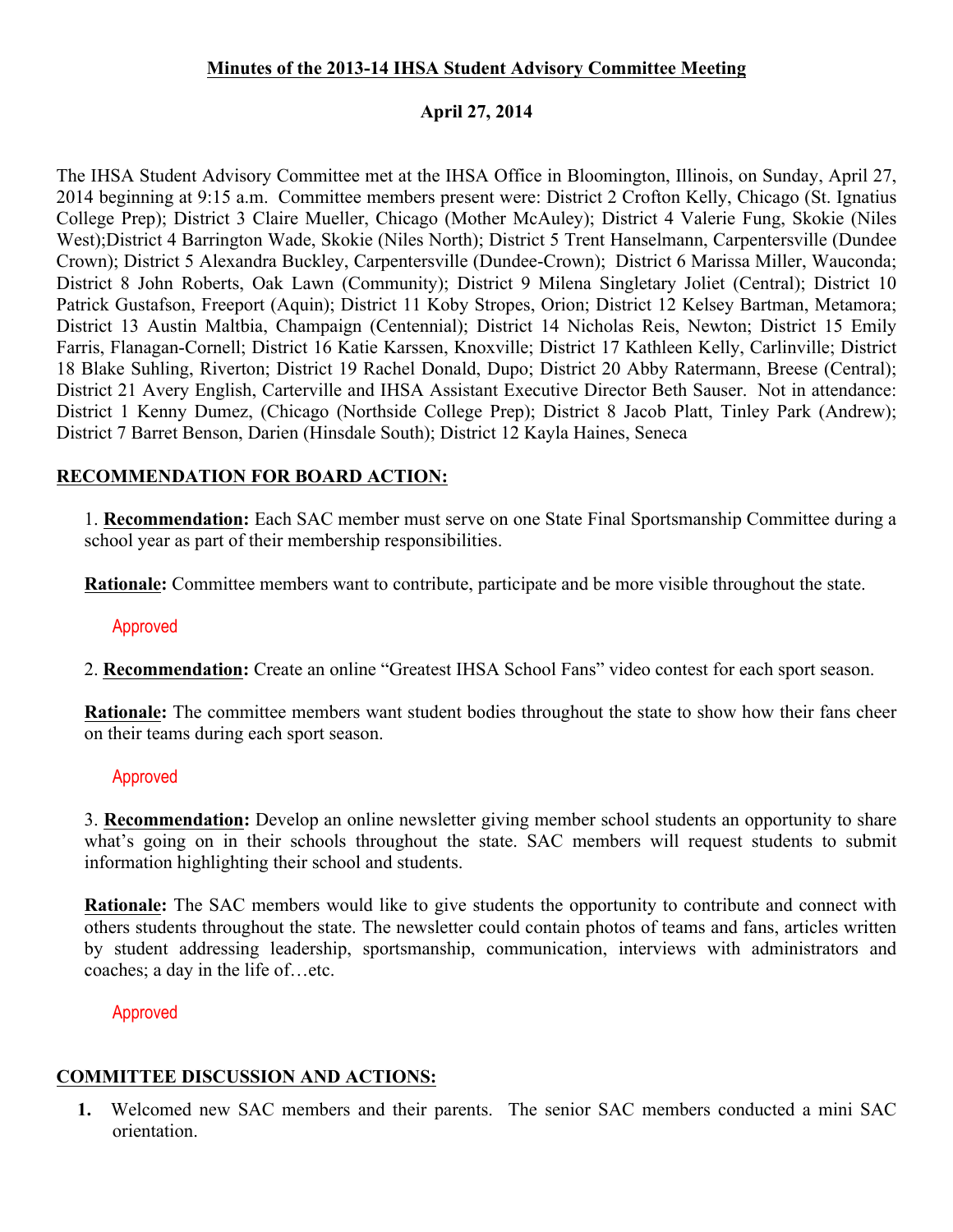- **2.** SAC member projects April July:
	- a. May 18 SAC members hand a questionnaire to one Administrator/Coach and another questionnaire to a student to share their views on various topics (the different aspects of leadership and their expectations, communication, best practices etc.). Once completed, send back to IHSA to post online. If successful, ask member school administrators and students to complete online questions to post their thoughts or ideas for the rest of the state to review and use.
	- b. May 25 All SAC Bios and Photos are due
	- c. June 8 SAC groups submit their outlines for audio and video PSAs to IHSA office
	- d. June  $22 -$  Group PSA #1 and #2 complete
	- e. July 13 Group PSA #3 and #4 complete
	- f. July 23 Completed PSAs from all groups due in IHSA office
	- g. August 4 Tape PSA's during the SAC retreat
- **3.** SAC members wish to create an information video to showcase the committee. The goal is for the video to be shown at different conferences, Town Meetings and made available through the School Center.
- **4.** The SAC Board members to assist in guiding the future of the SAC. SAC Meeting Manager: Plans and conducts each meeting: Kathleen Kelly Secretary: Takes notes during each SAC meeting: Austin Maltbia Facebook Coordinators: Updates the SAC page: Emily Farris
- **5.** Project group members and liaisons (in bold):

#### Northwest:

District 1 Kenny Dumez, (Chicago (Northside College Prep); District 4 Barrington Wade, Skokie (Niles North); District 5 Alexandra Buckley, Carpentersville (Dundee-Crown); **District 6 Marissa Miller, Wauconda;**  District 10 Patrick Gustafson, Freeport (Aquin);

Northeast:

District 2 Crofton Kelly, Chicago (St. Ignatius College Prep); **District 3 Claire Mueller, Chicago (Mother McAuley);** District 7 Barret Benson, Darien (Hinsdale South); District 8 John Roberts, Oak Lawn (Community); District 9 Milena Singletary Joliet (Central);

Central:

District 11 Koby Stropes, Orion; District 12 Kelsey Bartman, Metamora; District 13 Austin Maltbia, Champaign (Centennial); **District 15 Emily Farris, Flanagan-Cornell** District 16 Katie Karssen, Knoxville;

South:

District 14 Nicholas Reis, Newton; **District 17 Kathleen Kelly, Carlinville;** District 18 Blake Suhling, Riverton; District 19 Rachel Donald, Dupo;